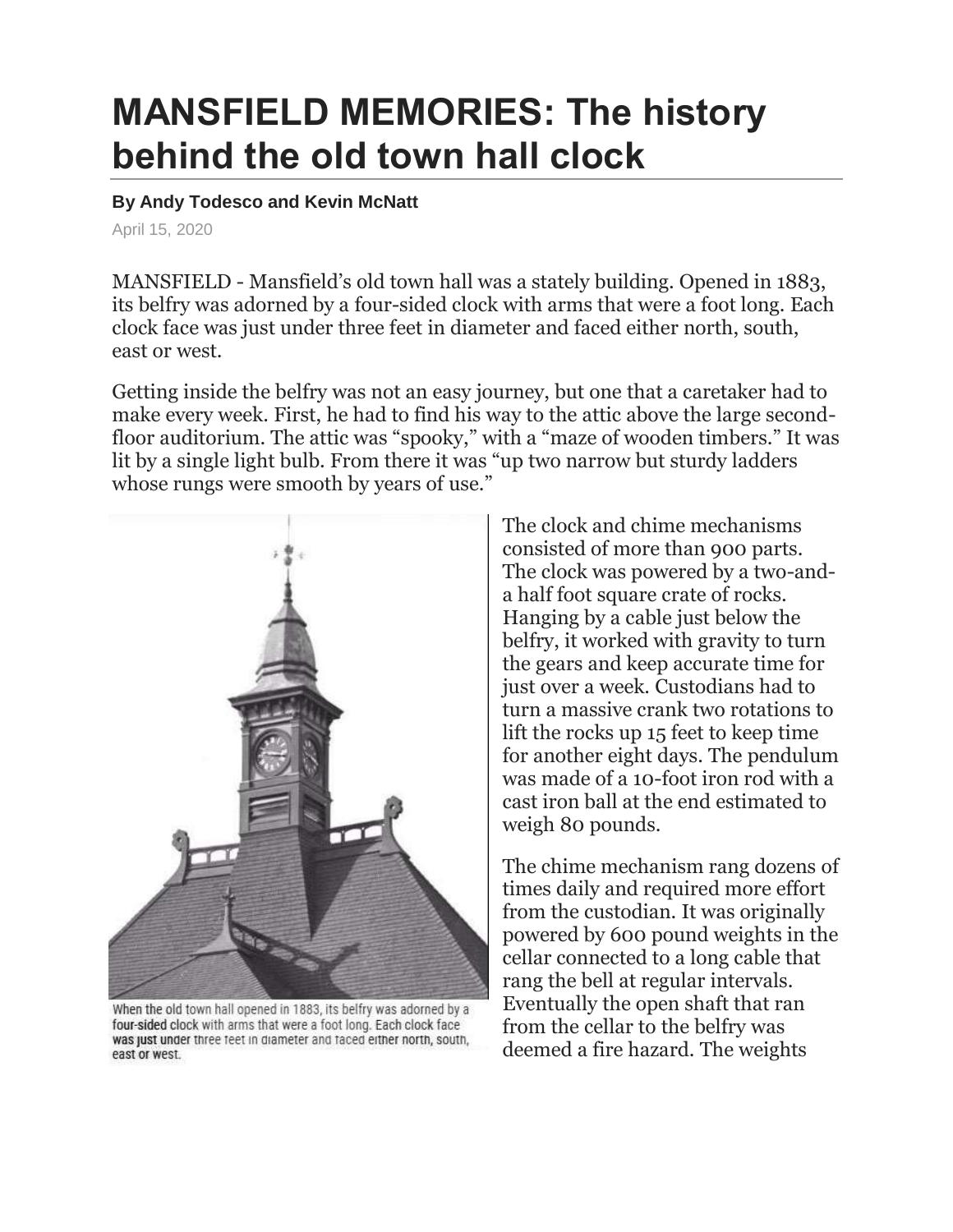were moved and the cable rerouted to an outside shed below. In 1968 custodian Roland Collins said it required 175 cranks every week to wind the chime mechanism.

Maintenance men left their mark over the years. Inscriptions inside the belfry included "Oiled 1887" and "Cleaned, September 12, 1900." Other visitors left inscriptions like "Gladys B. Cliff, six years old, 1919, Christmas Greetings." The clock worked well for the better part of 75 years.

One day in 1956 the clock stopped. An anonymous donor paid Howard Clock Products \$600 to fix the problem. The Howard crew did not find bats in the belfry, but pigeons.

"And plenty of them!"

It seemed it was not so much the pigeons that stopped the clock: it was what they left behind.

"We found droppings all over the gears up in the belfry. They had gotten so thick that they just couldn't turn anymore," said Ed Archambeault of Howard Clock.

Within a week Howard had the gears pristine and



Jack Starr of Howard Clock with clock parts as he cleaned and restored the old town hall clock in October 1957.



Jack Starr and Ed Archambeault of Howard Clock inspecting mechanisms in the old town hall clock in October 1957.